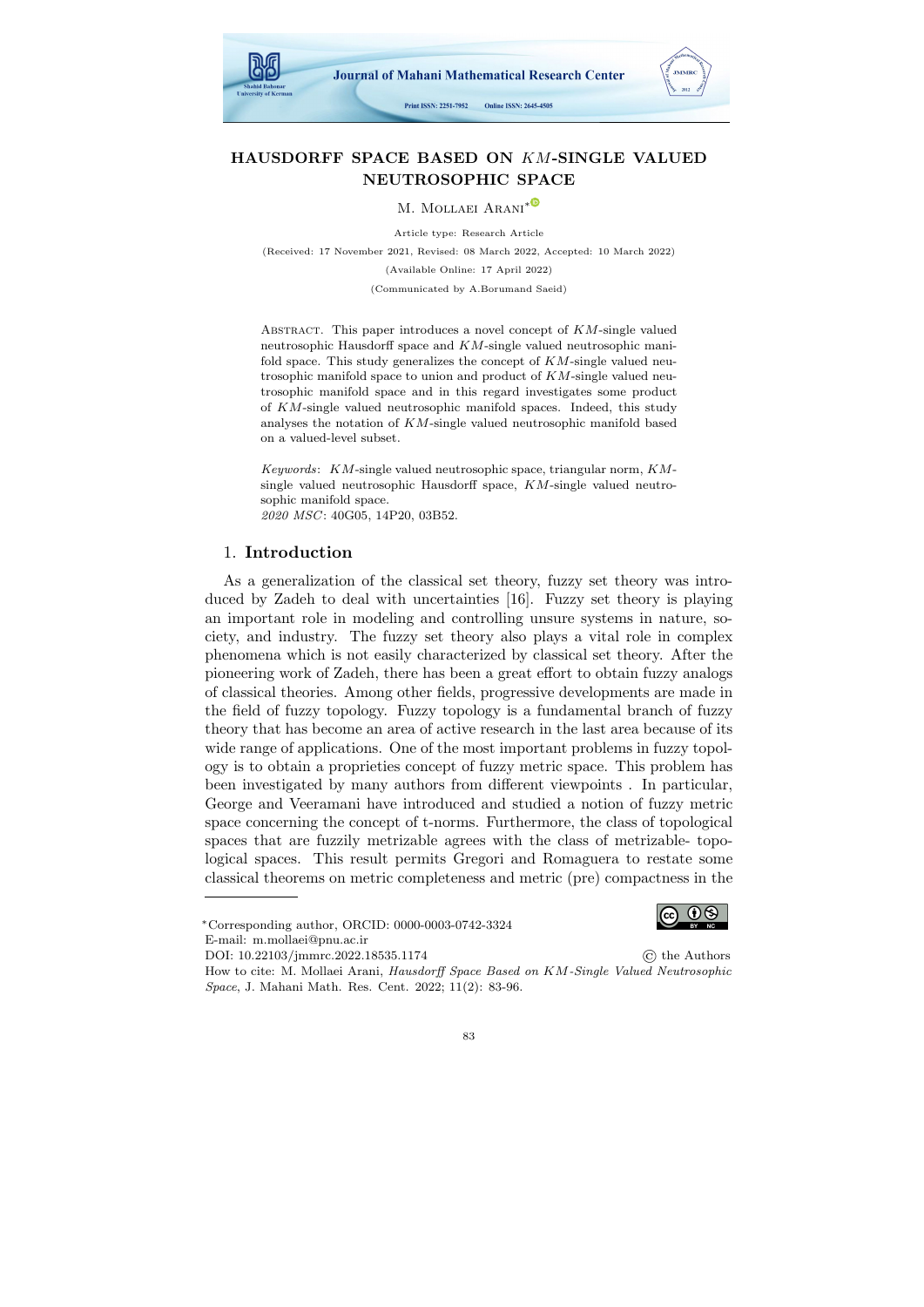realm of fuzzy metric spaces [\[2\]](#page-12-0). Kaleva generalized the notion of the metric space by setting the distance between two points to be a non-negative fuzzy number. by defining an ordering and an addition in the set of fuzzy numbers, they obtained a triangle inequality which is analogous to the ordinary triangle inequality [\[6\]](#page-12-1). Historically, the notion of a differentiable manifold, that is, a set that looks locally like Euclidean Space, has been an integral part of various fields of mathematics. One may note their applications in the fields of differential topology [\[4\]](#page-12-2), algebraic geometry, algebraic topology, and lie groups and their associated algebras. They will base our work upon the already wellestablished fuzzy structures, fuzzy topological spaces, fuzzy topological vector spaces, fuzzy derivatives. However, the definition of a fuzzy derivative provided in Foster [\[4\]](#page-12-2), is not easily generalized to general k derivatives. Consequently, the existence of a fuzzy differentiable manifold of class greater than one has not yet been established. They shall give topological separation axioms that have not been given previously, for sake of completeness. Our principal approach is quite similar to the methods used in [\[4\]](#page-12-2). Namely, they shall take definitions in [\[1\]](#page-12-3) of fuzzy continuity and fuzzy topological vector space and use these notions to give a fuzzy topological vector space differential structure by constructing a fuzzy homeomorphism and, naturally, a fuzzy diffeomorphism of class k. To do so, they provide a new definition of a fuzzy object, known as fuzzy vectors. They then define proper fuzzy directional derivatives along these abstract fuzzy vectors, and allude to their applications in manifold learning. For completeness, they shall define tangent vector spaces to these fuzzy manifolds. Further materials regarding fuzzy topological spaces are available in the literature too [\[5–](#page-12-4)[12,](#page-13-1) [14,](#page-13-2) [15\]](#page-13-3).

Regarding these points, we introduce the concept of  $KM$ -single valued neutrosophic Hausdorff space and KM-single valued neutrosophic manifold space. One of our motivations for this work is the construction of finite  $KM$ -single valued neutrosophic metric space. This study presents a concept of  $KM$ -single valued neutrosophic Hausdorff space and  $KM$ -single valued neutrosophic manifold space as a generalization of fuzzy Hausdorff space and fuzzy manifold space.

Motivation The main motivation of this work is a connection between fuzzy subsets, single-valued neutrosophic subsets, KM-single valued neutrosophic and geometry structures, specially Hausdorff space and fuzzy manifold space and KM-single valued neutrosophic manifold space. We belived that valued-cuts have a main role in construction of topological space and Hausdorff space, so with respect to the large extension of fuzzy subsets, singlevalued neutrosophic subsets, KM-single valued neutrosophic we motivated to make a relation between of fuzzy subsets, single-valued neutrosophic subsets, KM-single valued neutrosophic and Hausdorff space.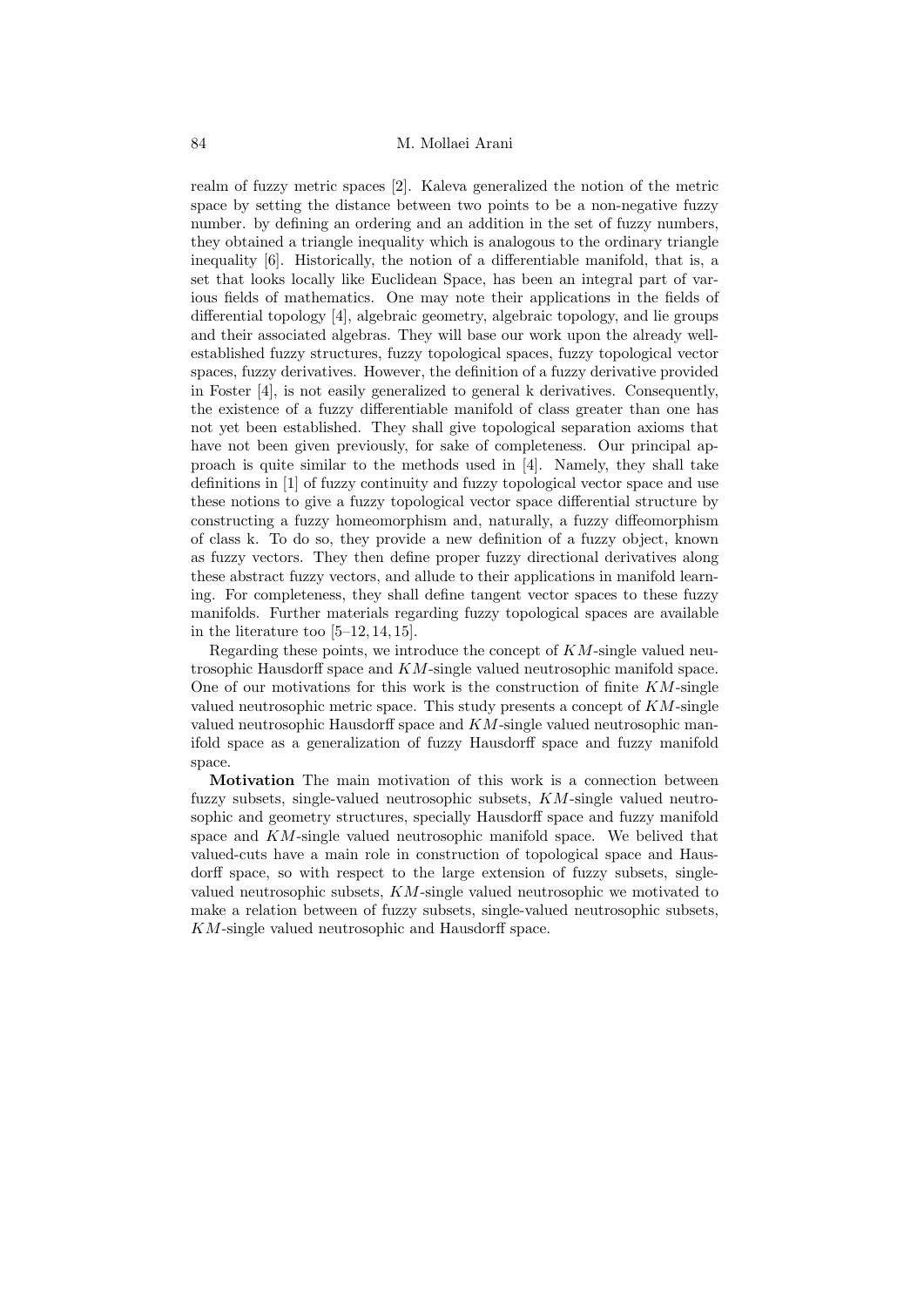## 2. Preliminaries

In this section, we recall some definitions and results, which we need in what follows  $[3, 13]$  $[3, 13]$ .

**Theorem 2.1.** [\[3\]](#page-12-5) (Inverse Function Theorem) Let U be an open subset of  $\mathbb{R}^n$ , and  $p \in U$ . Let  $g: U \longrightarrow \mathbb{R}^n$  be a smooth map. If  $dg_p \in Hom(\mathbb{R}^n, \mathbb{R}^n)$  is a linear isomorphism, then there exist open neighbourhoods  $U_0$ ,  $V_0$  of p,  $g(p)$  such that  $g|_{U_0}: U_0 \longrightarrow V_0$  is a diffeomorphism.

**Definition 2.2.** [\[3\]](#page-12-5) Let M be a Hausdorff topological space. We say that M is an n-dimensional topological manifold if it satisfies the following condition: for any  $p \in M$ , there exists

(1) an open subset U with  $p \in U \subseteq M$ ,

(2) an open subset  $E \subseteq \mathbb{R}^n$ , and

(3) a homeomorphism  $\psi: U \longrightarrow E$ .

Such a U is called a (local) coordinate neighbourhood, and  $\psi$  is called a (local) coordinate function. We write  $x = \psi(p)$  and regard  $(x_1, \ldots, x_n)$  as local coordinates for the manifold M.

**Definition 2.3.** [\[3\]](#page-12-5) Let  $M$  be a topological manifold. Let  $A$  be a set. We say that S is a  $C^0$ -atlas (or coordinate neighbourhood system) for M if  $S =$  $\{(U_{\alpha}, \psi_{\alpha})|\alpha \in A\}$  where

(1)  $U_{\alpha}$  is an open subset of M, for all  $\alpha \in A$ ,

(2)  $\psi_{\alpha}: U_{\alpha} \to E_{\alpha}$  is a homeomorphism to an open subset  $E_{\alpha}$  of  $\mathbb{R}^n$ , for all  $\alpha \in A$ ,

$$
(3)\bigcup_{\alpha\in A}U_{\alpha}=M.
$$

**Definition 2.4.** [\[3\]](#page-12-5) Let S be a  $C^0$ -atlas for M. If  $\psi_\alpha \circ \psi_\beta^{-1}$  is a  $C^\infty$ -map for all  $\alpha, \beta \in A$ , we say that M is a  $C^{\infty}$ -atlas for M. We call  $\psi_{\alpha} \circ \psi_{\beta}^{-1}$  a coordinate transformation or transition function. The domain of the map  $\psi_{\alpha} \circ \psi_{\beta}^{-1}$  is assumed to be  $\psi_\beta(U_\alpha \cap U_\beta)$  (which could be the empty set). Thus,  $\psi_\alpha \circ \psi_\beta^{-1}$  is a homeomorphism from  $\psi_{\beta}(U_{\alpha} \cap U_{\beta})$  to  $\psi_{\alpha}(U_{\alpha} \cap U_{\beta})$ .

**Definition 2.5.** [\[3\]](#page-12-5)Let M be a topological manifold. Let S be a  $C^{\infty}$ -atlas for M. We say that M is a  $C^{\infty}$ -manifold (or smooth manifold, or differentiable manifold). The concept of  $C<sup>r</sup>$ -manifold can be defined in a similar way. However, from now on, manifold will always mean  $C^{\infty}$ -manifold. The concept of complex manifold can be defined in a similar way, using coordinate charts  $\psi: U \to \mathbb{C}^n$ . However, the term complex manifold will always mean complex manifold with holomorphic (complex analytic) transition functions.

**Definition 2.6.** [\[3\]](#page-12-5) Let M, M' be smooth manifolds with dim  $M = n$ , dim  $M' =$  $n'.$  Let  $\phi : M \to M'$  be a map. Let  $p \in M$ .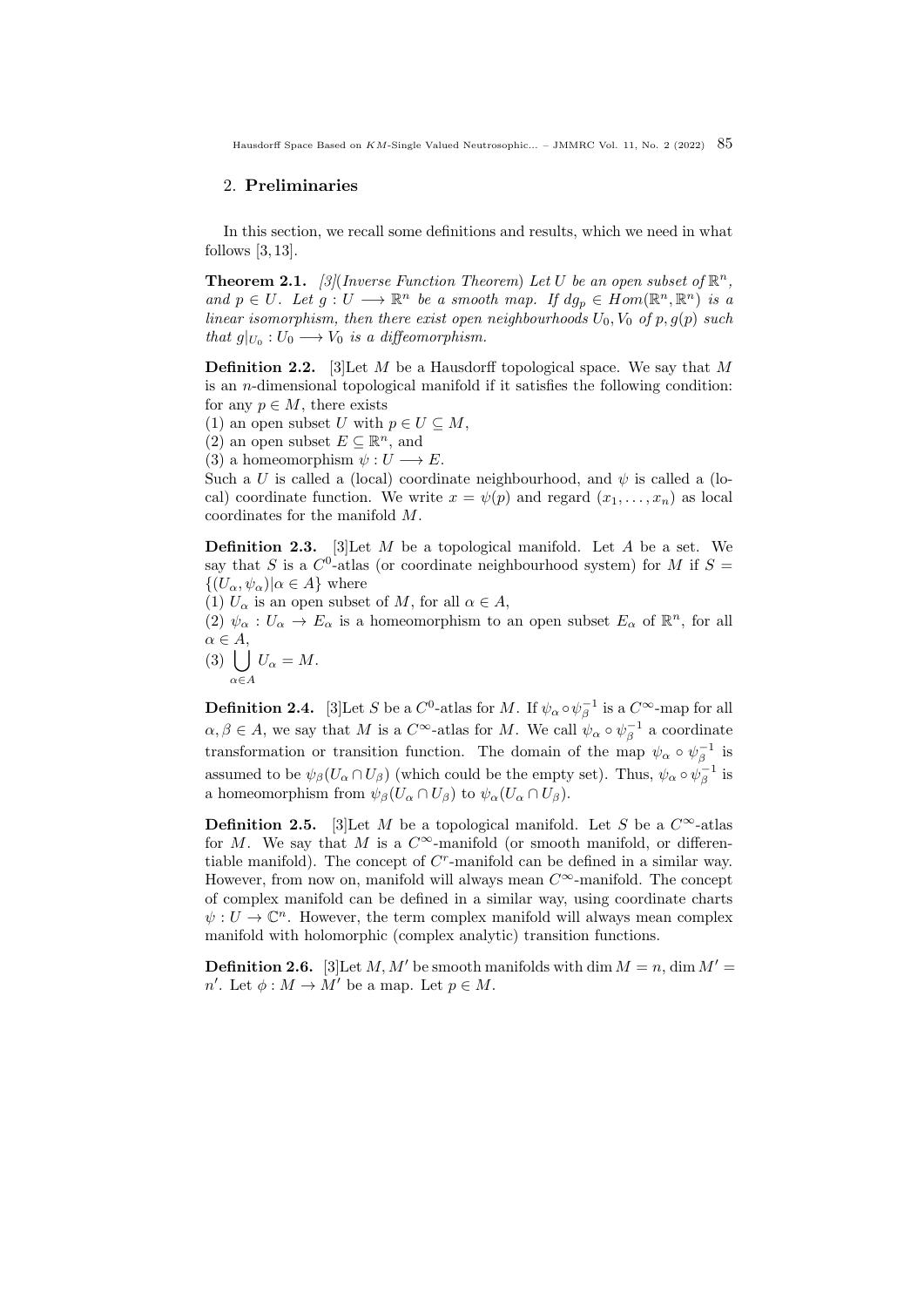(1) We say that  $\phi$  is smooth (or  $C^{\infty}$ ) at p if  $\psi' \circ \phi \circ \psi^{-1}$  is smooth at  $\psi(p)$  for some local coordinate functions  $\psi: U \longrightarrow E \subseteq \mathbb{R}^n$ ,  $\psi': U' \longrightarrow E' \subseteq \mathbb{R}^{n'}$  with  $p \in U, \phi(p) \in U'.$ 

(2) We say that  $\phi$  is a smooth map (or  $C^{\infty}$ -map) if  $\phi$  is smooth at all points of M.

**Definition 2.7.** [\[2\]](#page-12-0) If  $\phi : M \to M'$  satisfies the conditions (1)  $\phi$  is bijective, (2)  $\phi$  is smooth and (3)  $\phi^{-1}$  is smooth, then we say that  $\phi$  is a diffeomorphism and  $M, M'$  are diffeomorphic.

**Definition 2.8.** [\[14\]](#page-13-2) Let V be a universal set. A neutrosophic set (NS) X in V is an object having the following form  $X = \{(x, T_X(x), I_X(x), F_X(x)) \mid x \in$  $V$ , or  $X: V \rightarrow [0,1] \times [0,1] \times [0,1]$  which is characterized by a truthmembership function  $T_X$ , an indeterminacy-membership function  $I_X$  and a falsity-membership function  $F_X$ . There is no restriction on the sum of  $T_X(x)$ ,  $I_X(x)$  and  $F_X(x)$ , therefore  $0^- \leq \sup T_X(x) + \sup I_X(x) + \sup F_X(x) \leq 3^+$ .

**Definition 2.9.** [\[13\]](#page-13-4) Let X be a universal set. Then the  $(\alpha, \beta, \gamma)$ -cut neutrosophic set is denoted by  $F^{(\alpha^+, \beta^+, \gamma^+)}$ , where  $\alpha, \beta, \gamma \in [0, 1]$  and are fixed numbers such that  $0 \leq \alpha + \beta + \gamma \leq 3$  is defined as  $F^{(\alpha^+, \beta^+, \gamma^+)}$  $\{T_A(x), I_A(x), F_A(x)\} | x \in X, T_A(x) > \alpha, I_A(x) < \beta, F_A(x) < \gamma\}.$ 

Definition 2.10. (George and Veeramani) [\[2\]](#page-12-0) A fuzzy metric space is an ordered triple  $(X, M, *)$  such that X is a (nonempty) set, \*is a continuous t-norm and M is a fuzzy set on  $X \times X \times |0, +\infty|$  satisfying the following conditions, for all  $x, y, z \in X, s, t > 0$ :

(GV1)  $M(x, y, t) > 0$ ;

(GV2)  $M(x, y, t) = 1$  if and only if  $x = y$ ;

(GV3)  $M(x, y, t) = M(y, x, t);$ 

 $(GV4)M(x, y, t) * M(y, z, s) \leq M(x, z, t + s)$ ; (GV5)  $M(x, y, -)$ :  $]0, +\infty[\rightarrow]0, 1]$  is continuous.

**Theorem 2.11.** [\[2\]](#page-12-0) Let  $f : X \to \mathbb{R}^+$  be a one-to-one function and let g:  $\mathbb{R}^+ \to [0, +\infty[$  be an increasing continuous function. Fixed  $\alpha, \beta > 0$ , define M by

$$
M(x, y, t) = (\frac{(\min\{f(x), f(y)\})^{\alpha} + g(t)}{(\max\{f(x), f(y)\})^{\alpha} + g(t)})^{\beta}
$$

Then,  $(M, \cdot)$  is a fuzzy metric on X.

# 3. KM-single Valued Neutrosophic Topological Space

In this section, we introduce some definitions on  $KM$ -single valued neutrosophic topology.

**Definition 3.1.** Let M be an arbitrary nonempty set and  $SVN(M) = \{(\mu, \nu, \varrho) :$  $M^3 \to [0, 1]^3$ . A family  $SVM_\tau$  of subset of  $SVN(M)$  is called a KM-single valued neutrosophic topology if it is satisfied in the following conditions: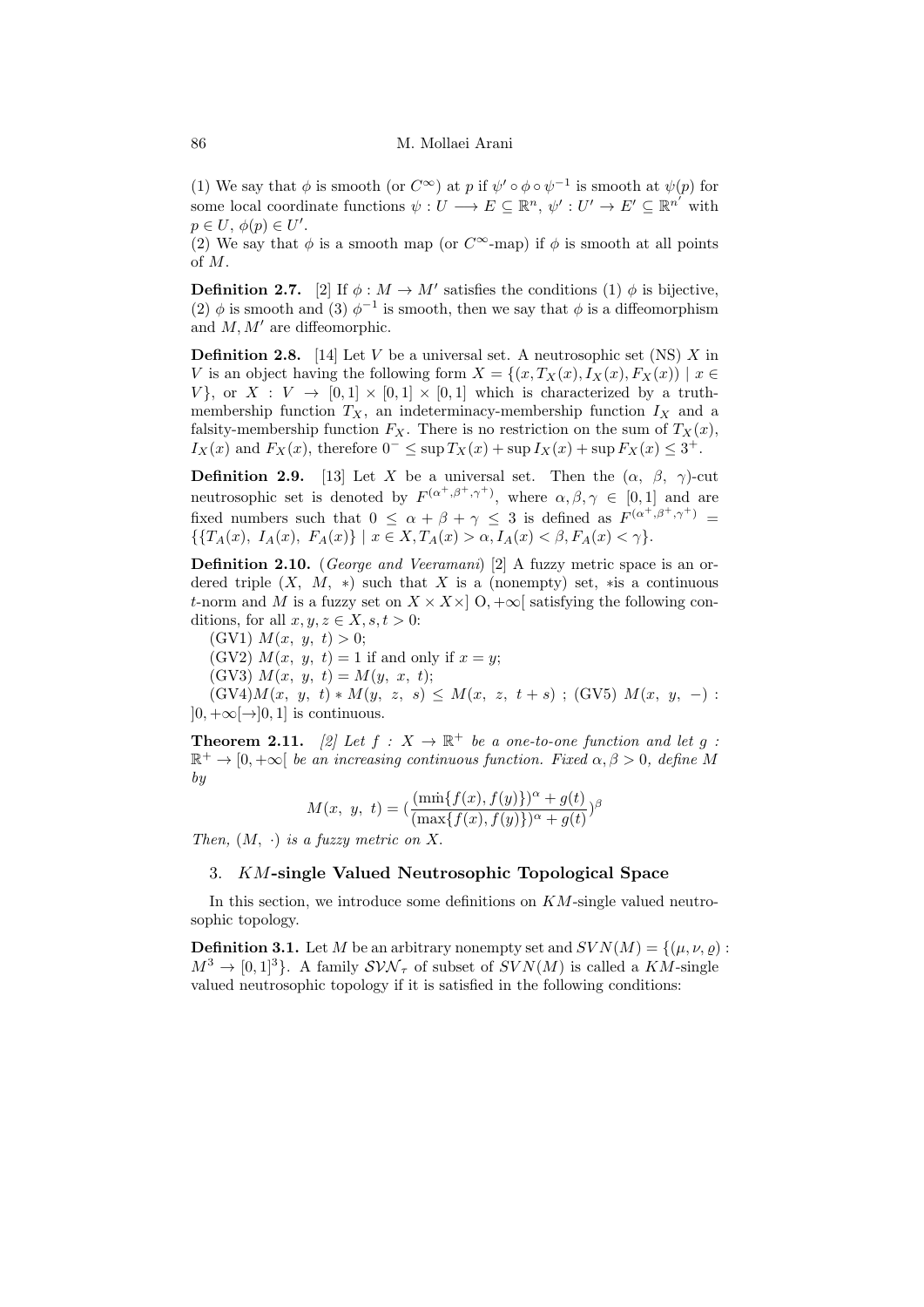- (i)  $(\mu, \nu, \rho)_0 \in \mathcal{SVN}_{\tau}$  and  $(\mu, \nu, \rho)_1 \in \mathcal{SVN}_{\tau}$ , where  $(\mu, \nu, \rho)_0(x) = (0, 1, 1),$  $(\mu, \nu, \varrho)_1(x) = (1, 0, 0), 0(x) = 0$  and  $1(x) = 1;$
- (*ii*) for every  $i \in I$ , if  $(\mu_i, \nu_i, \varrho_i) \in \mathcal{SVN}_{\tau}$ , then ( i∈I  $(\mu_i, \nu_i, \varrho_i)) \in \mathcal{S} \mathcal{VN}_\tau;$
- (*iii*) for every  $1 \leq i \leq n$ , if  $(\mu_i, \nu_i, \varrho_i) \in \mathcal{SW}_{\tau}$ , then  $(\bigcap^n)$  $i=1$  $(\mu_i, \nu_i, \varrho_i)) \in$  $SVM_{\tau}$ .

We say that,  $(M, SVM_{\tau})$  is a KM-single valued neutrosophic topological space and any member of  $SVM_{\tau}$  is an open KM-single valued neutrosophic subsets.

, where  $\mathcal{N}$ 

<span id="page-4-0"></span>Example 3.2. Consider  $M = \mathbb{R}$  and

$$
\mathcal{SVM}_{\tau} = \{(\mu, \nu, \varrho)_1, (\mu_i, \nu_i, \varrho_i) \mid \text{where}
$$
  

$$
(\mu_i, \nu_i, \varrho_i) = (\frac{i}{i + x^2}, 1 - \frac{i^3}{i^3 + \sqrt{x}}, 1 - \frac{i^2}{i^2 + e^x}) \text{ and } i \in \mathbb{N}^*\}.
$$

It is easy to see that  $(M, SVM_{\tau})$  is a KM-single valued neutrosophic topological space.

<span id="page-4-1"></span>**Theorem 3.3.** Let  $(M, SVM_{\tau})$  be a KM-single valued neutrosophic topological space and  $\alpha \in [0,1]$ . Then  $(M, \mathcal{SVN}_{\tau}^{(\alpha^+, \beta^+, \gamma^+)})$  is a topological space.

*Proof.* Since  $(\mu, \nu, \rho)_0 \in \mathcal{SVN}_{\tau}$ , we get that  $(\mu, \nu, \rho)_0^{(\alpha^+, \beta^+, \gamma^+)} = \{x \mid (\mu(x) >$  $\alpha,\nu(x)<\beta,\varrho(x)<\gamma\}=\emptyset$  and so  $\emptyset \in \mathcal{SW}^{(\alpha^+, \beta^+, \gamma^+)} = \{(\mu^{\alpha^+}, \nu^{\beta^+}, \varrho^{\gamma^+}) \mid (\mu, \nu, \varrho) \in \mathcal{SWN}_\tau\}.$  In addition,  $(\mu, \nu, \rho)_1 \in \mathcal{SVN}_{\tau}$  implies that

$$
(\mu, \nu, \varrho)^{(\alpha^+, \beta^+, \gamma^+)} = \{ x \in X \mid \mu(x) > \alpha, \nu(x) < \beta, \varrho(x) < \gamma \} = X,
$$

then  $X \in \mathcal{SVM}_{\tau}^{(\alpha^+,\beta^+,\gamma^+)}$ . Let  $\{(\mu_i,\nu_i,\varrho_i)^{(\alpha^+,\beta^+,\gamma^+)}\}_{i\in I} \in \mathcal{SVM}_{\tau}^{(\alpha^+,\beta^+,\gamma^+)}$ . Since

$$
\bigvee_{i \in I} (\mu_i, \nu_i, \varrho_i)(x) = (\bigcup_{i \in I} (\mu_i, \nu_i, \varrho_i))(x) = (\bigcup_{i \in I} \mu_i(x), \bigcup_{i \in I} \nu_i(x), \bigcup_{i \in I} \varrho_i(x))
$$

and for all  $i \in I$ ,  $\mu_i(x) > \alpha, \nu_i(x) < \beta, \varrho_i(x) < \gamma$ , we have  $\bigvee \mu_i(x) > \gamma$ i∈I  $\alpha, \bigvee$ i∈I  $\nu_i(x) < \beta, \bigvee$ i∈I  $\varrho_i(x) < \gamma$  and so  $\left\lfloor \right.$ i∈I  $(\mu_i, \nu_i, \varrho_i)^{(\alpha^+, \beta^+, \gamma^+)} \in \mathcal{SWN}_{\tau}^{(\alpha^+, \beta^+, \gamma^+)}$ . If  $\{(\mu_i, \nu_i, \varrho_i)^{(\alpha^+, \beta^+, \gamma^+)}\}_{i=1}^n \in \mathcal{SWN}_{\tau}^{(\alpha^+, \beta^+, \gamma^+)},$  then

$$
\left(\bigcap_{i=1}^{n} (\mu_i, \nu_i, \varrho_i)\right)(x) = \left(\bigcap_{i=1}^{n} \mu_i(x), \bigcap_{i=1}^{n} \nu_i(x), \bigcap_{i=1}^{n} \varrho_i(x)\right)
$$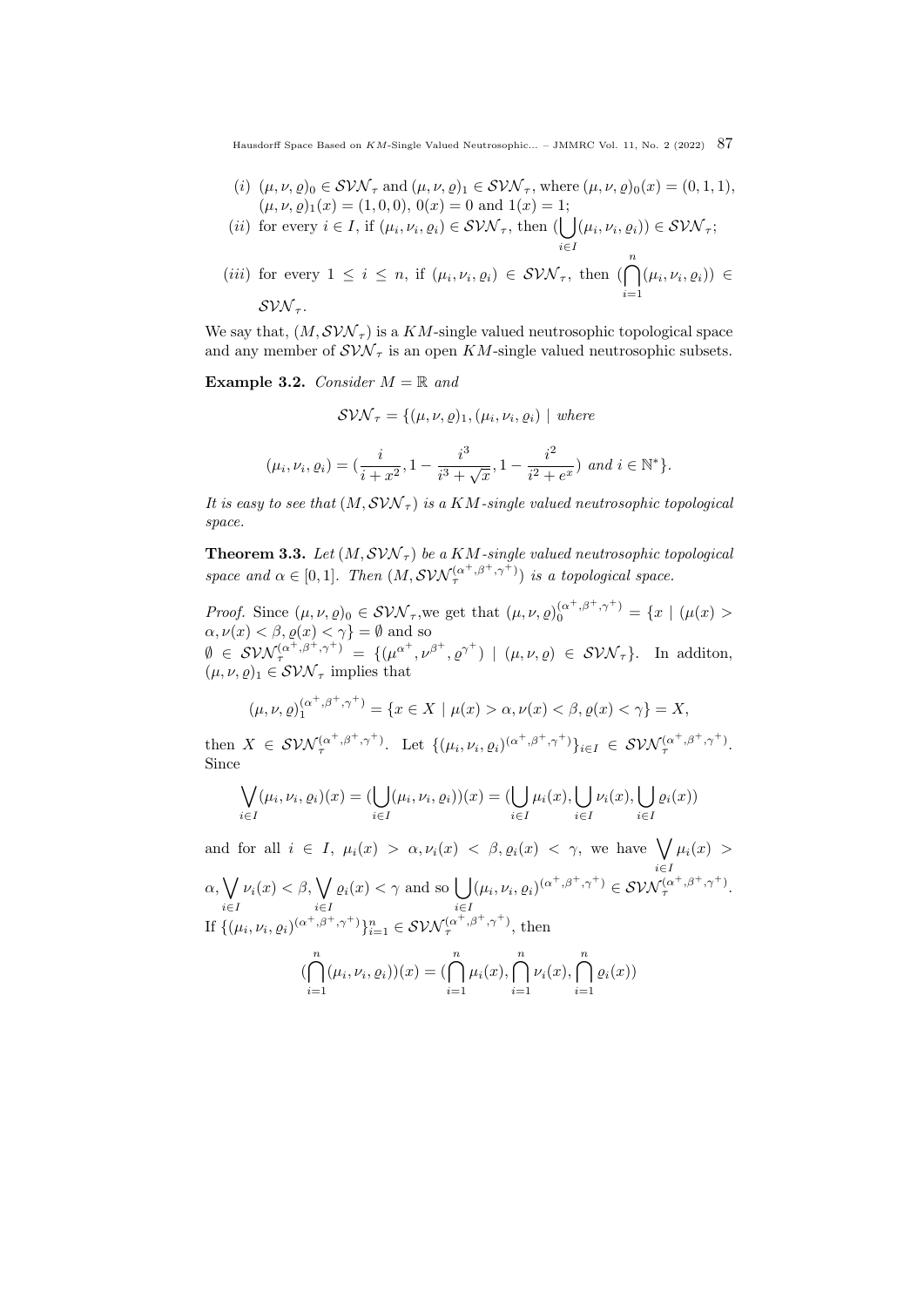and for all  $1 \leq i \leq n$ ,  $\mu_i(x) > \alpha, \nu_i(x) < \beta, \varrho_i(x) < \gamma$ , we have  $\bigwedge^n \mu_i(x) >$  $\alpha, \bigwedge^n \nu_i(x) < \beta, \bigwedge^n \varrho_i(x) < \gamma$  and so  $\bigwedge^n (\mu_i, \nu_i, \varrho_i)^{(\alpha^+, \beta^+, \gamma^+)} \in \mathcal{SVM}_\tau^{(\alpha)}$  $i=1$  $\nu_i(x) < \beta, \bigwedge^n$  $i=1$  $\varrho_i(x) < \gamma$  and so  $\bigwedge^n$  $i=1$  $(\mu_i, \nu_i, \varrho_i)^{(\alpha^+, \beta^+, \gamma^+)} \in \mathcal{SVN}_{\tau}^{(\alpha^+, \beta^+, \gamma^+)}$ . It follows that  $(X, \mathcal{SVN}_{\tau}^{(\alpha^+, \beta^+, \gamma^+)})$  is a topological space.

**Example 3.4.** Consider the KM-single valued neutrosophic topological space  $(M, SVM_{\tau})$  in Example [3.2](#page-4-0) and  $\alpha = \frac{1}{2}$  $\frac{1}{8}, \beta = \frac{1}{2}$  $\frac{1}{2}, \gamma = \frac{1}{2}$  $\frac{1}{2}$ . Then  $(\mu, \nu, \varrho)_{0}^{(\alpha^{+}, \beta^{+}, \gamma^{+})}$  =  $\emptyset$ ,  $(\mu, \nu, \varrho)_{1}^{(\alpha^{+}, \beta^{+}, \gamma^{+})} = \mathbb{R}$ , and for  $i \geq 2$ , i 1 i 3 1  $i^2$ 1

$$
(\mu, \nu, \varrho)^{(\alpha^+, \beta^+, \gamma^+)}_{i} = \{x \in M \mid \frac{i}{i+x^2} > \frac{1}{8}, 1 - \frac{i^3}{i^3 + \sqrt{x}} < \frac{1}{2}, 1 - \frac{i^2}{i^2 + e^x} < \frac{1}{2}\}
$$

$$
= \{x \in M \mid -\sqrt{7i} < x < 2Lni\}.
$$

So  $(\mathbb{R}, \mathcal{SVN}_{\tau}^{(\alpha^+, \beta^+, \gamma^+)})$  is a topological space, where

 $\mathcal{SVM}_{\tau}^{(\alpha^+,\beta^+,\gamma^+)}=\{\emptyset,\mathbb{R},(-\sqrt{\tau^+},\mathbb{R})\}$  $7i, Lni) | i \geq 2$ .

**Theorem 3.5.** Let M' be a set where  $|M| = |M'|$  and  $(M, SVM_{\tau})$  be a KMsingle valued neutrosophic topological space. Then there exists a KM-single valued neutrosophic topology  $SVM'_{\tau}$  on M' in such a way that  $(M',SVN'_{\tau})$  is a KM-single valued neutrosophic topological space.

*Proof.* Since  $|M| = |M'|$ , there is a bijection  $\phi : M' \to M$ . Consider  $SVM'_{\tau} =$  $\{(\mu \circ \phi, \nu \circ \phi, \varrho \circ \phi)_i \mid (\mu, \nu, \varrho)_i \in \mathcal{SVN}_{\tau}\},$  clearly  $(M', \mathcal{SVN}'_{\tau})$  is a  $KM$ -single valued neutrosophic topological space.

**Corollary 3.6.** Let M be a set where  $|M| = |\mathbb{R}|$ . Then there exists a KMsingle valued neutrosophic topology  $SVM_{\tau}$  on M in such a way that  $(M, SVM_{\tau})$ is a KM-single valued neutrosophic topological space.

**Definition 3.7.** Let  $(M, SVM_{\tau})$  be a KM-single valued neutrosophic topological space. A subfamily  $\mathcal{SVNB}_{\tau}$  of  $\mathcal{SVN}_{\tau}$  is called a base if (i), for all  $x \in M$ , we have (  $(\mu,\nu,\rho) \in \mathcal{SVNB}_{\tau}$  $(\mu, \nu, \varrho))(x) = (1, 0, 0)$  and  $(ii), (\mu_1, \nu_1, \varrho_1), (\mu_2, \nu_2, \varrho_2) \in$ 

 $\mathcal{SVMB}_{\tau}$  implies that  $(\mu_1, \nu_1, \varrho_1) \cap (\mu_2, \nu_2, \varrho_2) \in \mathcal{SVMB}_{\tau}$ .

<span id="page-5-0"></span>Example 3.8. Consider the KM-single valued neutrosophic topological space  $(M, SVM<sub>\tau</sub>)$  in Example [3.2.](#page-4-0) Then

$$
SVM\mathcal{B}_{\tau} = \{(\mu, \nu, \varrho)_{1}, (\mu_{i}, \nu_{i}, \varrho_{i}) \mid \text{where}
$$

$$
\mu_{i}, \nu_{i}, \varrho_{i}) = \left(\frac{i^{0.5}}{i^{0.5} + x^{2}}, 1 - \frac{i^{2}}{i^{2} + \sqrt{x}}, 1 - \frac{i}{i + e^{x}}\right) \text{ and } i \in \mathbb{N}^{*}\}
$$

is a base of  $SVM_{\tau}$ .

 $($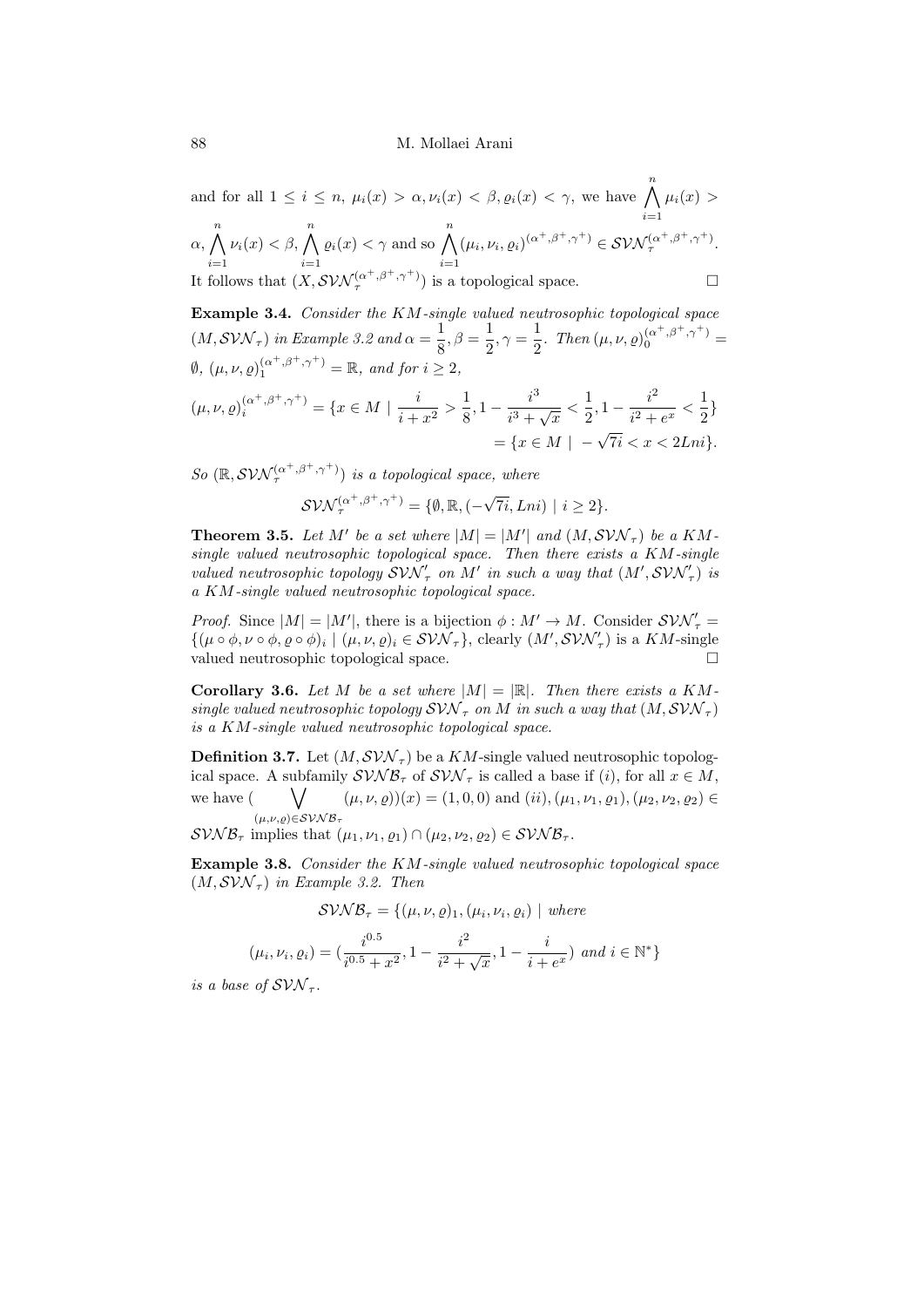**Theorem 3.9.** Let  $(M, \mathcal{SVN}_{\tau})$  be a KM-single valued neutrosophic topological space and  $SVMB_{\tau}$  be a base for  $SVM_{\tau}$ . Then every element of  $SVM_{\tau}$  is inclused in union of elements of  $SVNB_{\tau}$ .

*Proof.* Let  $(\mu, \nu, \rho) \in \mathcal{SVN}_{\tau}$ . Then for all  $x \in M$ , we have  $(\mu, \nu, \rho)(x) =$ 

$$
= (\mu, \nu, \varrho)(x) \bigvee (1, 0, 0) = (\mu, \nu, \varrho)(x) \vee (\bigvee_{(\mu_i, \nu_i, \varrho_i) \in \mathcal{SVNB}_{\tau}} (\mu_i, \nu_i, \varrho_i)(x))
$$
  

$$
\leq \bigvee (\mu_i, \nu_i, \varrho_i)(x).
$$

$$
\mathsf{V}^{\mathsf{V}^{\mathsf{V}^{\mathsf{V}^{\mathsf{V}^{\mathsf{V}^{\mathsf{V}^{\mathsf{V}^{\mathsf{V}^{\mathsf{V}^{\mathsf{V}^{\mathsf{V}^{\mathsf{V}^{\mathsf{V}^{\mathsf{V}^{\mathsf{V}^{\mathsf{V}^{\mathsf{V}^{\mathsf{V}^{\mathsf{V}^{\mathsf{V}^{\mathsf{V}^{\mathsf{V}^{\mathsf{V}^{\mathsf{V}^{\mathsf{V}^{\mathsf{V}^{\mathsf{V}^{\mathsf{V}^{\mathsf{V}^{\mathsf{V}^{\mathsf{V}^{\mathsf{V}^{\mathsf{V}^{\mathsf{V}^{\mathsf{V}^{\mathsf{V}^{\mathsf{V}^{\mathsf{V}^{\mathsf{V}^{\mathsf{V}^{\mathsf{V}^{\mathsf{V}^{\mathsf{V}^{\mathsf{V}^{\mathsf{V}^{\mathsf{V}^{\mathsf{V}^{\mathsf{V}^{\mathsf{V}^{\mathsf{V}^{\mathsf{V}^{\mathsf{V}^{\mathsf{V}^{\mathsf{V}^{\mathsf{V}^{\mathsf{V}^{\mathsf{V}^{\mathsf{V}^{\mathsf{V}^{\mathsf{V}^{\mathsf{V}^{\mathsf{V}^{\mathsf{V}^{\mathsf{V}^{\mathsf{V}^{\mathsf{V}^{\mathsf{V}^{\mathsf{V}^{\mathsf{V}^{\mathsf{V}^{\mathsf{V}^{\mathsf{V}^{\mathsf{V}^{\mathsf{V}^{\mathsf{V}^{\mathsf{V}^{\mathsf{V}^{\mathsf{V}^{\mathsf{V}^{\mathsf{V}^{\mathsf{V}^{\mathsf{V}^{\mathsf{V}^{\mathsf{V}^{\mathsf{V}^{\mathsf{V}^{\mathsf{V}^{\mathsf{V}^{\mathsf{V}^{\mathsf{V}^{\mathsf{V}^{\mathsf{V}^{\mathsf{V}^{\mathsf{V}^{\mathsf{V}^{\mathsf{V}^{\mathsf{V}^{\mathsf{V}^{\mathsf{V}^{\mathsf{V}^{\mathsf{V}^{\mathsf{V}^{\mathsf{V}^{\mathsf{V}^{\mathsf{V}^{\mathsf{V}^{\mathsf{V}^{\mathsf{
$$

It follows that  $(\mu, \nu, \varrho) \subseteq$  |  $(\mu_i,\nu_i,\varrho_i)$ ∈SVN B<sub>τ</sub>  $(\mu_i, \nu_i, \varrho_i).$ 

**Definition 3.10.** Let  $(M, SVM_{\tau})$  be a KM-single valued neutrosophic topological space and  $SVMB_{\tau}$  be a base for  $SVM_{\tau}$ . Define  $\langle SVNB_{\tau} \rangle = {\{\mu', \nu', \varrho'\}} \in$  $\mathcal{SW}_{\tau}$   $\exists (\mu, \nu, \varrho) \in \mathcal{SW}_{\tau}, \ \mu \subseteq \mu', \nu \supseteq \nu', \varrho \supseteq \varrho'$  and it is called by generated KM-single valued neutrosophic topology by  $\mathcal{S} \mathcal{V} \mathcal{N} \mathcal{B}_{\tau}$ .

Example 3.11. Consider the KM-single valued neutrosophic topological space  $(M, SVM_{\tau})$  in Example [3.2](#page-4-0) and  $SVM_{\tau}$  be a base for  $SVM_{\tau}$  in Example [3.8.](#page-5-0) Then  $\langle SVNB_\tau \rangle = \{(\mu',\nu',\varrho') \in SVN_\tau \vert \exists (\mu,\nu,\varrho) \in SVN_\tau, \mu \subseteq \mu',\nu \supseteq$  $\nu', \varrho \supseteq \varrho' \}.$ 

**Theorem 3.12.** Let  $(M, SVM_{\tau})$  be a KM-single valued neutrosophic topological space. Then  $\langle SVN \mathcal{B}_\tau \rangle$  is a KM-single valued neutrosophic topology on M.

*Proof.* Since for all  $(\mu, \nu, \varrho) \in \mathcal{SVN}_{\tau}$ ,  $(\mu, \nu, \varrho) \subseteq (\mu, \nu, \varrho)_1$ , we get that  $(\mu, \nu, \varrho)_1 \in$  $\langle SVNB_\tau \rangle$ . If  $(\mu, \nu, \rho)_0 \in \langle SVNB_\tau \rangle$ , then  $(\mu, \nu, \rho) \subseteq (\mu, \nu, \rho)_0$  implies that  $(\mu, \nu, \varrho) = (\mu, \nu, \varrho)_0$ . Let  $\{(\mu_i, \nu_i, \varrho_i)\}_{i \in I}$  be a family of elements  $\langle SVNB_\tau \rangle$ and  $\bigcup (\mu_i, \nu_i, \varrho_i) = (\mu, \nu, \varrho)$ . Then there exist  $(\mu'_i, \nu'_i, \varrho'_i) \in \mathcal{S} \mathcal{VN}_{\tau}$  in such i∈I

a way that  $\mu_i \subseteq \mu'_i, \nu_i \supseteq \nu'_i, \varrho_i \supseteq \varrho'_i$ . So  $\mu \subseteq \bigcup$ i∈I  $\mu', \nu \supseteq |$ i∈I  $\nu', \varrho \supseteq |$ i∈I  $\varrho'$ . Because $(\mu, \nu, \varrho) \in \mathcal{SVN}_{\tau}$  and  $\mu \subseteq \mu', \nu \supseteq \nu', \varrho \supseteq \varrho'$ , we get that  $(\mu, \nu, \varrho) \in$ 

 $\langle SVNB_{\tau}\rangle$ . Now, if for  $n \in \mathbb{N}$ ,  $\{(\mu_i, \nu_i, \varrho_i)\}_{i=1}^n$  is a family of elements of  $\langle$ SVNB<sub>T</sub> $\rangle$  in a similar way we have  $\bigcap^{n}$  $(\mu_i, \nu_i, \varrho_i) \in \langle \mathcal{SVNB}_{\tau} \rangle.$ 

 $i=1$ 

**Proposition 3.13.** Let  $(M, SVM_{\tau})$  be a KM-single valued neutrosophic topological space and  $SVMB_{\tau}$  be a base for  $(M, SVM_{\tau})$ . Then  $SVMB_{\tau}^{(\alpha^+, \beta^+, \gamma^+)}$  is a base for topological space  $(M, \mathcal{SVN}_{\tau}^{(\alpha^+, \beta^+, \gamma^+)})$ .

Proof. Let  $\mathcal{B} = \{(\mu, \nu, \varrho)^{(\alpha^+, \beta^+, \gamma^+)} | (\mu, \nu, \varrho) \in \mathcal{SVMB}_{\tau}, \alpha, \beta, \gamma \in [0, 1]\}, x \in M$ and  $(\mu, \nu, \varrho)(x) = (\alpha, \beta, \gamma)$ . Then  $x \in (\mu, \nu, \varrho)^{(\alpha^+, \beta^+, \gamma^+)} \subseteq \Box$  $\alpha, \beta, \gamma$  $(\mu, \nu, \varrho)^{(\alpha^+, \beta^+, \gamma^+)}$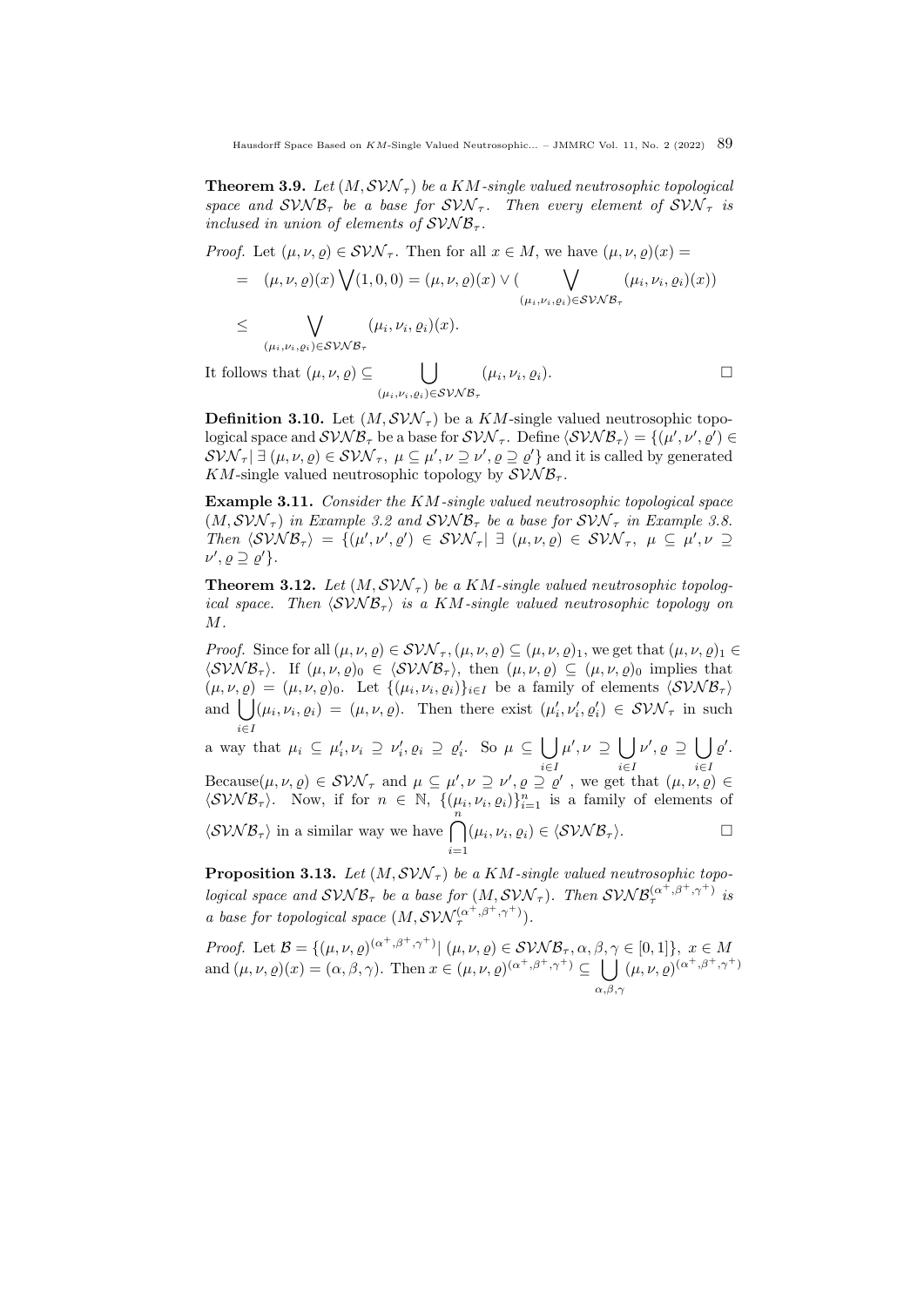and so [  $\alpha, \beta, \gamma$  $(\mu, \nu, \varrho)^{(\alpha^+, \beta^+, \gamma^+)} = M.$  Suppose  $x \in (\mu_1, \nu_1, \varrho_1)^{(\alpha^+, \beta^+, \gamma^+)} \cap$ 

 $(\mu_2, \nu_2, \varrho_2)^{(\alpha^+, \beta^+, \gamma^+)}$ . Since  $SVMB_\tau$  is a base for KM-single valued neutrosophic topological space  $(M, SVM_{\tau})$ , we get  $(\mu_1, \nu_1, \varrho_1) \cap (\mu_2, \nu_2, \varrho_2) \in SVNB_{\tau}$ . Now,  $x \in ((\mu_1, \nu_1, \varrho_1) \cap (\mu_2, \nu_2, \varrho_2))^{(\alpha^+, \beta^+, \gamma^+)} \subseteq$  $(\mu_1, \nu_1, \varrho_1)^{(\alpha^+, \beta^+, \gamma^+)} \cap (\mu_2, \nu_2, \varrho_2)^{(\alpha^+, \beta^+, \gamma^+)}$  and so B is a base for  $\mathcal{SVMB}_{\tau}$ .  $\Box$ 

In the following, we will construct  $KM$ -single valued neutrosophic topological space via topological spaces.

**Definition 3.14.** Let  $(M^3, (\tau_M, \tau_M', \tau_M''))$  be a topological space. For all  $M_i \in \tau_M$ , define  $(\tau, \tau', \tau'')_{\emptyset} = (\mu, \nu, \varrho)_0, (\tau_M, \tau'_M, \tau''_M) = (\mu, \nu, \varrho)_1$  and for any  $i \in I$ ,  $(\tau_{M_i}, \tau'_{M_i}, \tau''_{M_i})$  :  $M^3 \to [0, 1]$  by  $(\tau_{M_i}, \tau'_{M_i}, \tau''_{M_i})(x) = (\mu_i, \nu_i, \varrho_i)(x) =$  $(\alpha_i, \beta_i, \gamma_i) \in [0, 1].$ 

Example 3.15. Let  $M = \{a, b, c\}, \tau_M = \{\emptyset, \{a\}, \{b, c\}, M\},\$  $\tau'_M = \{\emptyset, \{b\}, \{a, c\}, M\}, \tau_M = \{\emptyset, \{a\}, \{b\}, \{c\}, M\}.$  Define  $(\tau, \tau', \tau'')_{\emptyset} =$  $(\mu, \nu, \rho)_0, (\tau_M, \tau'_M, \tau''_M) = (\mu, \nu, \rho)_1, (\tau(a) = 0.1, \tau'(a) = 0.2, \tau''(a) = 0.3, \tau(b) = 0.3$  $(0.15, \tau'(b) = 0.18, \tau''(b) = 0.31, \tau(c) = 0.55, \tau'(c) = 0.16, \tau''(c) = 0.9$  and  $\quad \textit{for} \ \ S \ \subseteq \ \tau_M, S' \ \subseteq \ \tau_M', \, S'' \ \subseteq \ \tau_M'', \ \tau(S) \ = \ \bigwedge$ x∈S  $\tau(x), \tau'(S') = \bigvee$  $x\in S'$  $\tau'(x)$  and  $\tau''(S'') = \bigwedge$ x∈S  $\tau''(x)$ .

**Theorem 3.16.** Let  $(M^3, (\tau_M, \tau_M', \tau_M''))$  be a topological space. Then  $(M^3, SVM_{\tau} = \{(\tau_{M_i}, \tau'_{M_i}, \tau''_{M_i})\}_{i \in I})$  is a KM-single valued neutrosophic topological space.

*Proof.* Since  $(M^3, (\tau_M, \tau_M', \tau_M''))$  is a topological space, we have  $\emptyset, M \in \tau_M$  so by definition

$$
(\mu,\nu,\varrho)_0=(\tau,\tau',\tau'')_{\emptyset},(\mu,\nu,\varrho)_0=(\tau_M,\tau_M',\tau_M'')\in\mathcal{SVN}_{\tau}.
$$

Let for any  $i \in I$ , we have  $(\mu_i, \nu_i, \varrho_i) \in \mathcal{SVN}_{\tau}$ . Since for all  $x \in M$ ,

$$
\begin{aligned} (\bigcup_{i \in I} (\mu_i, \nu_i, \varrho_i))(x) &= \bigvee_{i \in I} (\mu_i, \nu_i, \varrho_i)(x) = \bigvee_{M_i \in \tau_M} (\tau_{M_i}, \tau'_{M_i}, \tau''_{M_i})(x) \\ &= \big(\bigcup_{M_i \in \tau_M} (\tau_{M_i}, \tau'_{M_i}, \tau''_{M_i})\big)(x) \end{aligned}
$$

and  $(M^3, (\tau_M, \tau_M', \tau_M''))$  is a topological space, we get  $\bigcup$  $M_i \in \tau_M$  $(\tau_{M_i},\tau_{M_i}',\tau_{M_i}'')\in$ 

 $\tau_M$  and so  $\vert \ \vert$ i∈I  $(\mu_i, \nu_i, \varrho_i) \in \mathcal{SWN}_{\tau}$ . Let  $n \in \mathbb{N}$  and  $\{(\mu_i, \nu_i, \varrho_i)\}_{i=1}^n$  be a set

of elements  $\mathcal{SVN}_{\tau}$ . In a similar way, it is shown that  $\bigcap_{i}^n(\mu_i, \nu_i, \varrho_i) \in \mathcal{SVN}_{\tau}$ .  $i=1$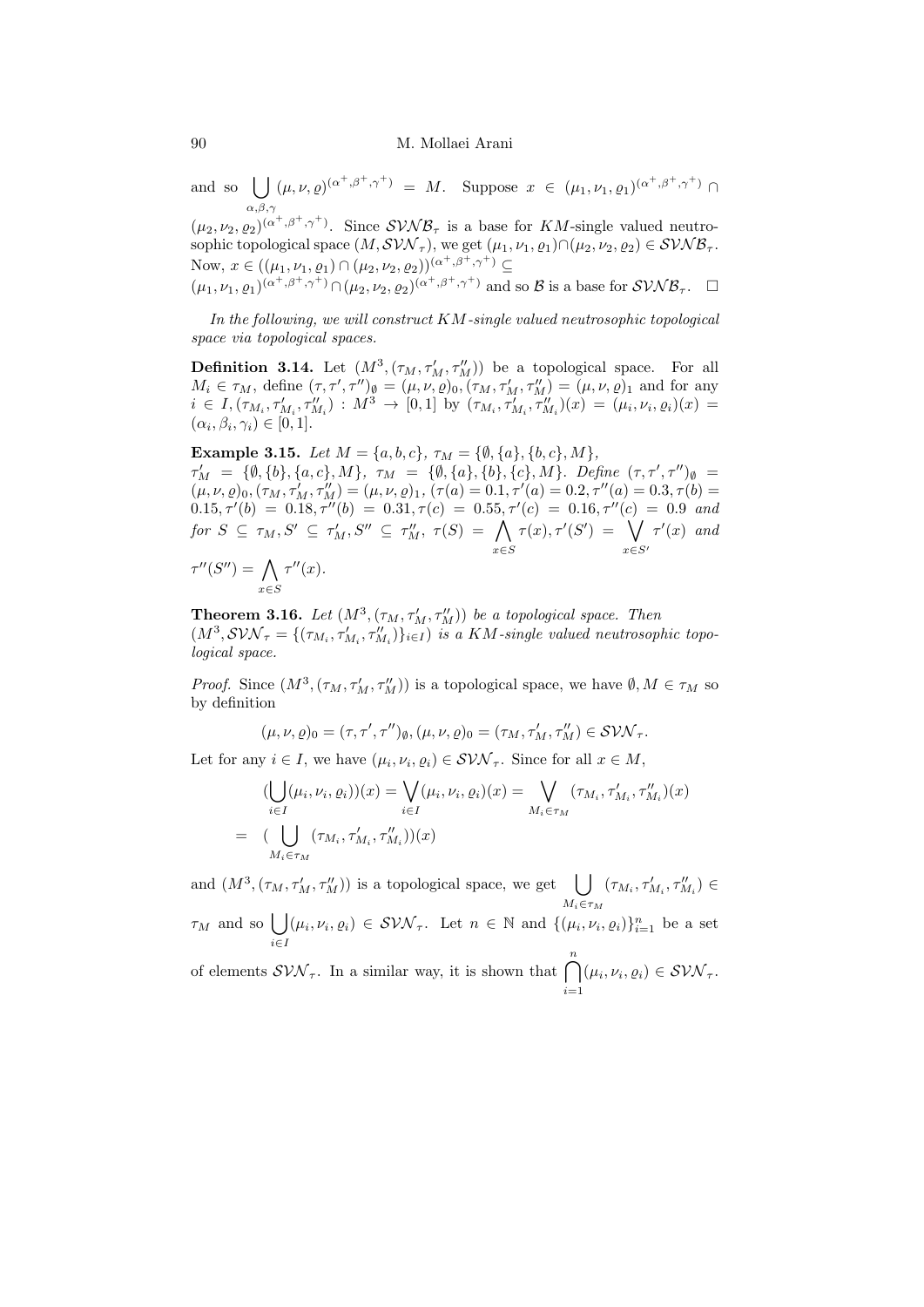Therefore,  $(M^3, \mathcal{SVN}_{\tau})$  is a KM-single valued neutrosophic topological space.  $\Box$ 

Corollary 3.17. Let  $M$  be a non-empty set. Then there exists a  $KM$ -single valued neutrosophic topology  $SVM_{\tau}$  on M such that  $(M^3, SVM_{\tau})$  is a KMsingle valued neutrosophic topological space.

**Definition 3.18.** Let  $(M^3, SVM_{\tau})$  and  $(M'^3, SVN_{\tau'})$  be KM-single valued neutrosophic topological spaces and  $f : (M^3, SVM_\tau) \to (M'^3, SVM_{\tau'})$  be a homeomorphism, define

$$
f^{(\alpha^+,\beta^+,\gamma^+)} : (M^3, \mathcal{SVN}_{\tau}^{(\alpha^+,\beta^+,\gamma^+)}) \to (M^{\prime 3}, (\mathcal{SVN}_{\tau'})^{(\alpha^+,\beta^+,\gamma^+)})
$$

by  $f^{(\alpha^+,\beta^+,\gamma^+)}(x) = f(x)$ , where  $x \in M$ .

<span id="page-8-0"></span>**Example 3.19.** Consider  $M = \mathbb{R}$  and

$$
SVM_{\tau} = \{(\mu, \nu, \varrho)_1, (\mu_i, \nu_i, \varrho_i) \mid \text{where}
$$

$$
(\mu_i, \nu_i, \varrho_i) = (\frac{i}{i + x^2}, 1 - \frac{i^3}{i^3 + \sqrt{x}}, 1 - \frac{i^2}{i^2 + e^x}) \text{ and } i \in \mathbb{N}^*\}
$$

and

$$
\mathcal{S}\mathcal{VN}'_{\tau} = \{ (\mu', \nu', \varrho')_1, (\mu'_i, \nu'_i, \varrho'_i) \mid \text{where} \newline (\mu'_i, \nu'_i, \varrho'_i) = (\frac{i^2}{i^2 + x^2}, 1 - \frac{i^6}{i^6 + \sqrt{x}}, 1 - \frac{i^4}{i^4 + e^x}) \text{ and } i \in \mathbb{N}^* \}.
$$

It is easy to see that  $(M, SVM_{\tau})$  and  $(M, SVN_{\tau}')$  are KM-single valued neutrosophic topological spaces. Define

$$
f^{(\alpha^+,\beta^+,\gamma^+)} : (M^3, \mathcal{SVN}^{(0.5^+,0.6^+,0.7^+)}_{\tau}) \to (M^{\prime 3}, (\mathcal{SVN}_{\tau'})^{(0.5^+,6^+,0.7^+)})
$$

by  $f^{(0.5^+,0.6^+,0.7^+)}(x) = f(x)$ , where  $x \in M$ .

From on now, we introduce a concept of KM-single valued neutrosophic Hausdorff space based on valued-cuts and in this regards, the concept of KMsingle valued neutrosophic manifold space is presented.

**Definition 3.20.** Let  $(M, SVM_{\tau})$  be a KM-single valued neutrosophic topological space. Then  $(M, SVM_{\tau})$  is called a KM-single valued neutrosophic Hausdorff space if, for all  $x, y \in M$  there exist  $(\mu_1, \nu_1, \rho_1), (\mu_2, \nu_2, \rho_2)$  $(\rho_2) \in \mathcal{SW}_{\tau}$  and  $0 < \alpha < \beta < 1, 0 < \alpha' < \beta' < 1, 0 < \alpha'' < \beta'' < 1$  in such a way that

$$
x \in (\mu_1, \nu_1, \varrho_1)^{((\alpha, \beta)^+, (\alpha', \beta')^+, (\alpha'', \beta'')^+)}, y \in (\mu_2, \nu_2, \varrho_2)^{((\alpha, \beta)^+, (\alpha', \beta')^+, (\alpha'', \beta'')^+)}
$$

and

$$
(\mu_1, \nu_1, \varrho_1)^{((\alpha, \beta)^+, (\alpha', \beta')^+, (\alpha'', \beta'')^+)} \cap (\mu_2, \nu_2, \varrho_2)^{((\alpha, \beta)^+, (\alpha', \beta')^+, (\alpha'', \beta'')^+)} = \emptyset,
$$

where for all  $(\mu, \nu, \varrho) \in \mathcal{SVN}_{\tau}$ , we have

 $(\mu, \nu, \rho)^{((\alpha, \beta)^+, (\alpha', \beta')^+, (\alpha'', \beta'')^+)} = \{x \in M \mid (\alpha, \alpha', \alpha'') < (\mu, \nu, \rho)(x) < (\beta, \beta', \beta'')\}.$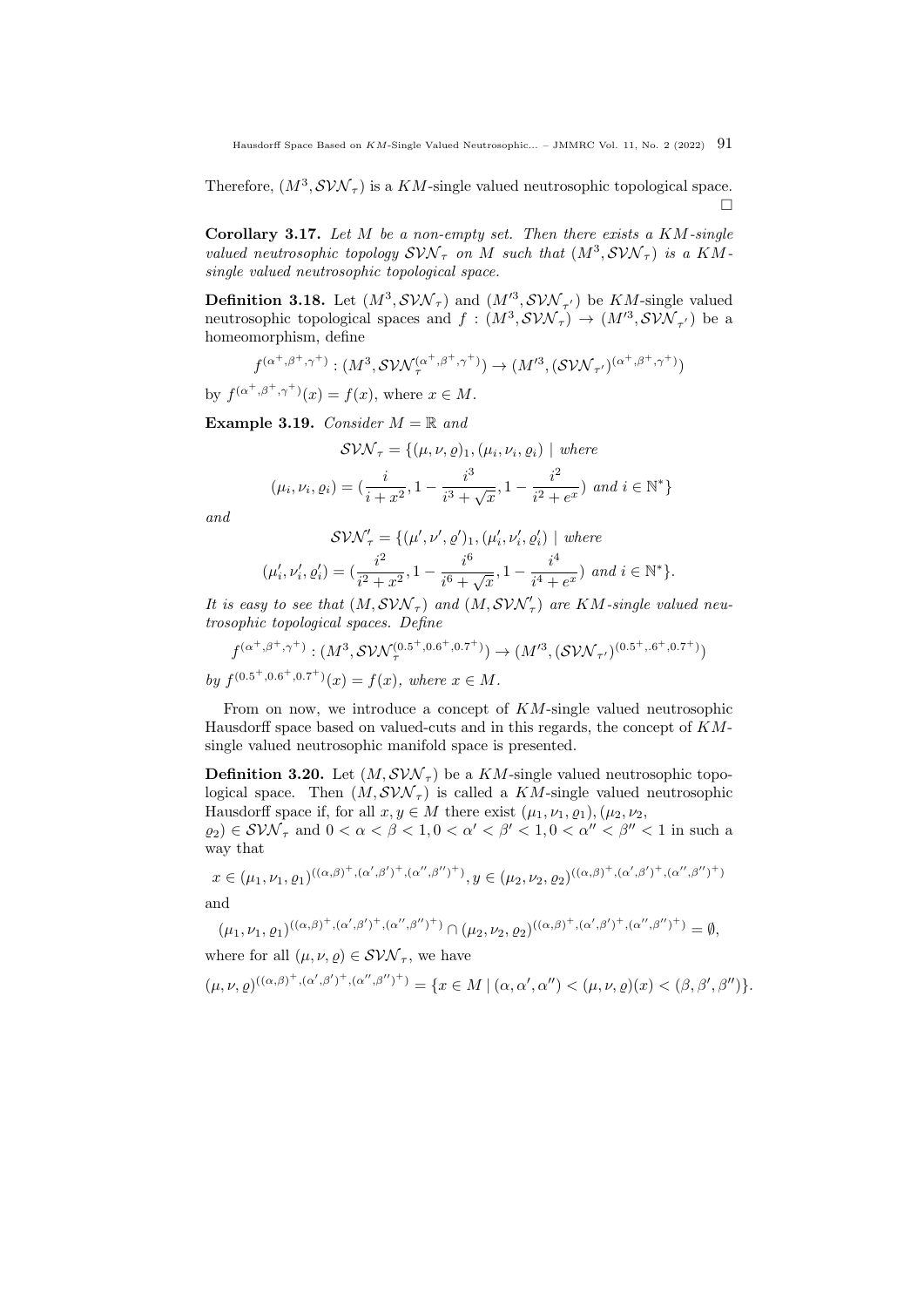<span id="page-9-0"></span>Example 3.21. Consider the KM-single valued neutrosophic topological space, which is defined in Example [3.2.](#page-4-0) A simple computations show that for  $i \neq$  $i', j \neq j', m \neq m' \in \mathbb{N}^*$ 

$$
J_i = (-\sqrt{i(\frac{1}{\alpha} - 1)}, -\sqrt{i(\frac{1}{\beta} - 1)}) \cup (\sqrt{i(\frac{1}{\beta} - 1)}, \sqrt{i(\frac{1}{\alpha} - 1)})
$$
  
\n
$$
J_{i'} = (-\sqrt{i'(\frac{1}{\alpha} - 1)}, -\sqrt{i'(\frac{1}{\beta} - 1)}) \cup (\sqrt{i'(\frac{1}{\beta} - 1)}, \sqrt{i'(\frac{1}{\alpha} - 1)}),
$$
  
\n
$$
K_i = ((\frac{\alpha' i^3}{1 - \alpha'})^2, (\frac{\beta' i^3}{1 - \beta'})^2), K_{i'} = ((\frac{\alpha' i'^3}{1 - \alpha'})^2, (\frac{\beta' i'^3}{1 - \beta'})^2)
$$
  
\n
$$
L_i = (Ln(\frac{i^2 \alpha''}{1 - \alpha''}), Ln(\frac{i^2 \beta''}{1 - \beta''})), L_{i'} = (Ln(\frac{i'^2 \alpha''}{1 - \alpha''}), Ln(\frac{i'^2 \beta''}{1 - \beta''}))
$$

where  $J_i = \mu_i^{(\alpha,\beta)^+}$  $\int_{i}^{(\alpha,\beta)^{+}}$ ,  $J_{i'} = \mu_{i'}^{(\alpha,\beta)^{+}}$  $(\alpha, \beta)^+$ ,  $K_i = \nu_i^{(\alpha', \beta')^+}$  $\mu_i^{(\alpha',\beta')^+}$  ,  $K_{i'} = \nu_{i'}^{(\alpha',\beta')^+}$  $U_i^{(\alpha_-, \beta_-)}$ ,  $L_i =$  $\varrho_i^{(\alpha'',\beta'')^+}$  $\int_{i}^{(\alpha'',\beta'')^+}$  and  $L_{i'} = \varrho_{i'}^{(\alpha'',\beta'')^+}$  $(\alpha'', \beta'')^+$ . If  $x, y \in \mathbb{R}$ , since  $\mathbb{R}$  is a Hausdorff space, there exists  $i, i', j, j', m, m' \in \mathbb{N}^*$  such that  $x \in J_i$ ,  $y \in J_{i'}, x \in K_j$ ,  $y \in K_{j'}, x \in L_m$ ,  $y \in L_{m'}$ , and  $J_i \cap J_{i'} = \emptyset, K_j \cap K_{j'} = \emptyset, L_m \cap L_{m'} = \emptyset$ . Since for all  $x \in \mathbb{R}$ , if consider  $0 \leq \alpha < \beta \leq 1$ , then

$$
\frac{\alpha x^2}{1-\alpha} < i < \frac{\beta x^2}{1-\beta},
$$
\n
$$
(\frac{\sqrt{x}(1-\beta')}{\beta'})^{\frac{1}{3}} < j < \frac{\sqrt{x}(1-\alpha')}{\alpha'}^{\frac{1}{3}},
$$
\n
$$
\{-\sqrt{\frac{(1-\alpha'')e^x}{\alpha'}} < m < -\sqrt{\frac{(1-\beta'')e^x}{\beta''}}\} \cup \{\sqrt{\frac{(1-\beta'')e^x}{\beta''}} < m < \sqrt{\frac{(1-\alpha'')e^x}{\alpha'}}.
$$

<span id="page-9-1"></span>**Theorem 3.22.** Let  $(M, SVM<sub>\tau</sub>)$  be a KM-single valued neutrosophic Hausdorff space and  $\alpha, \beta, \gamma \in [0, 1]$ . Then  $(M, \mathcal{SVN}_{\tau}^{(\alpha, \beta, \gamma)})$  is a Hausdorff space and conversely.

*Proof.* Since  $(M, SVM_{\tau})$  is a KM-single valued neutrosophic topological space, by Theorem [3.3,](#page-4-1)  $(M, \mathcal{SVN}_{\tau}^{(\alpha,\beta,\gamma)})$  is a topological space. Let  $x, y \in M$  and  $\gamma, \delta, \gamma', \delta', \gamma'', \delta'' \in [0,1].$  Since  $(M, SVM_{\tau})$  is a KM-single valued neutrosophic Hausdorff space, there exist,  $(\mu_1, \nu_1, \varrho_1), (\mu_2, \nu_2, \varrho_2) \in \mathcal{SVN}_{\tau}$  such that  $x \in (\mu_1, \nu_1, \varrho_1)^{((\gamma, \delta)^+, (\gamma', \delta')^+, (\gamma'', \delta'')^+)}$  and  $y \in (\mu_2, \nu_2, \varrho_2)^{((\zeta, \eta)^+, (\zeta', \eta')^+, (\zeta'', \eta'')^+)}$ . Now consider  $\alpha \leq T_{min}\{\gamma,\delta\}, \beta \leq T_{min}\{\gamma',\delta'\}, \gamma \leq T_{min}\{\gamma'',\delta''\}.$  It follows that  $x \in (\mu_1, \nu_1, \varrho_1)^{(\alpha, \beta, \gamma)}$ ,  $y \in (\mu_2, \nu_2, \varrho_2)^{(\alpha, \beta, \gamma)}$  and  $(\mu_1, \nu_1, \varrho_1)^{(\alpha, \beta, \gamma)}$  $(\mu_2, \nu_2, \varrho_2)^{(\alpha,\beta,\gamma)} = \emptyset$ . Therefore  $(M, \mathcal{SVN}_{\tau}^{(\alpha,\beta,\gamma)})$  is a Haussdorff space.

Let  $\alpha, \beta, \gamma \in [0, 1]$ . Since  $(M, SVM_{\tau}^{(\alpha, \beta, \gamma)})$  is a Hausdorff space, we get that  $\emptyset \in \mathcal{SVN}_{\tau}^{(\alpha,\beta,\gamma)}$ . It follows that there exists  $(\mu,\nu,\varrho) \in \mathcal{SVN}_{\tau}$  in such a way that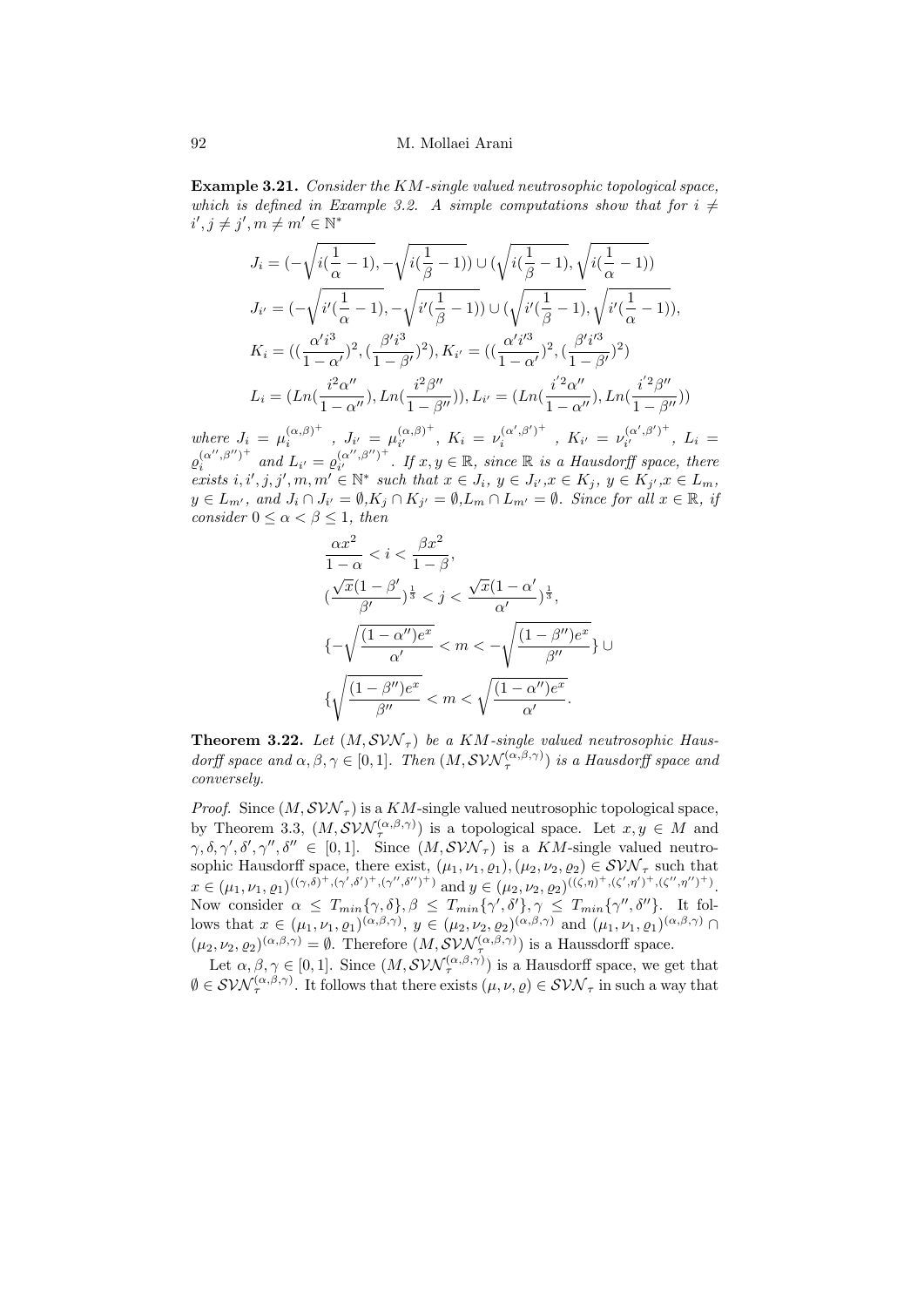$(\mu, \nu, \varrho)^{(\alpha^+, \beta^+, \gamma^+)} = \emptyset$ . Thus for any  $x \in M, \mu(x) \leq \alpha, \nu(x) \geq \beta$  and  $\varrho(x) \geq \gamma$ . It follows that  $(\mu, \nu, \rho)_0 \in \mathcal{SVN}_{\tau}$ . In addition,  $X \in \mathcal{SVN}_{\tau}^{(\alpha,\beta,\gamma)}$  follows that there is  $(\mu, \nu, \varrho) \in \mathcal{SVN}_{\tau}$ , such that  $(\mu, \nu, \varrho)^{(\alpha^+, \beta^+, \gamma^+)} = X$ . Thus for any  $x \in M, \mu(x) \ge \alpha, \nu(x) \le \beta$  and  $\rho(x) \le \gamma$ . It follows that  $(\mu, \nu, \rho)_1 \in \mathcal{SVN}_{\tau}$ . Let for every  $i \in I$ , if  $(\mu_i, \nu_i, \varrho_i) \in \mathcal{SVN}_{\tau}$ . Since  $(M, \mathcal{SVN}_{\tau}^{(\alpha,\beta,\gamma)})$  is a Hausdorff space and  $(\mu_i, \nu_i, \varrho_i)^{(\alpha,\beta,\gamma)} \in \mathcal{SWN}_{\tau}^{(\alpha,\beta,\gamma)}$ , we get that  $\bigcup (\mu_i, \nu_i, \varrho_i)^{(\alpha,\beta,\gamma)} \in$ 

 $\mathcal{SWN}_{\tau}^{(\alpha,\beta,\gamma)}$ . It follows that for  $x \in M, \mu_i(x) \geq \alpha, \nu_i(x) \geq \beta$  and  $\varrho_i(x) \geq \gamma$ . Thus  $\sqrt{}$ i∈I  $\mu_i(x) \geq \alpha, \bigvee$ i∈I  $\nu_i(x) \leq \beta$  and  $\bigvee$ i∈I  $\varrho_i(x) \leq \gamma$ . So (| ] i∈I  $(\mu_i, \nu_i, \varrho_i)) \in$  $SVM_{\tau}$ . In similar to, other axioms are valied, then  $(M, SVM_{\tau})$  is a KM-single valued neutrosophic Hausdorff space.

**Definition 3.23.** Let  $(M, SVM_{\tau})$  be a KM-single valued neutrosophic Hausdorff space. So  $(M, SVM_{\tau})$  is called a KM-single valued neutrosophic manifold if, for all  $x \in M$ , there exists  $(\mu, \nu, \rho) \in \mathcal{SVN}_{\tau}$  and a homeomorphism  $\phi$ :  $supp((\mu,\nu,\varrho)) \to \mathbb{R}^n$  such that  $x \in Supp((\mu,\nu,\varrho))$ . Each  $((\mu,\nu,\varrho),\varphi)$  is called a KM-single valued neutrosophic chart and  $\mathcal{A} = \{((\mu, \nu, \rho), \phi) \mid (\mu, \nu, \rho) \in$  $\mathcal{SW}_{\tau}$ ,  $\phi: supp((\mu, \nu, \rho)) \to \mathbb{R}^n$  is called a KM-single valued neutrosophic atlas. Let  $((\mu, \nu, \rho), \phi), ((\mu', \nu', \rho'), \psi)$  be two KM-single valued neutrosophic charts of  $KM$ -single valued neutrosophic atlas  $\mathcal A$ . Then

 $((\mu, \nu, \varrho), \phi), ((\mu', \nu', \varrho'), \psi)$  are called  $C^{\infty}$ -compatible charts if

$$
\phi: supp((\mu, \nu, \varrho)) \to \mathbb{R}^n, \psi: supp(\mu', \nu', \varrho') \to \mathbb{R}^n
$$

and

 $\phi \circ \psi^{-1} : \psi(Supp((\mu, \nu, \varrho)) \cap Supp(\mu', \nu', \varrho')) \to \phi(Supp((\mu, \nu, \varrho)) \cap Supp(\mu', \nu', \varrho'))$ are a  $C^1$ -KM-single valued neutrosophic diffeomorphism.

Example 3.24. Consider the KM-single valued neutrosophic Hausdorff space, which is defined in Example [3.21.](#page-9-0) It is clear that for all  $x \in \mathbb{R}$ , and for all  $i \in \mathbb{N}$ , we have  $x \in Supp((\mu_i, \nu_i, \varrho_i)) = \mathbb{R}$ , we get that  $x \in Supp((\mu_i, \nu_i, \varrho_i))$ . Define  $(Ln)_i : Supp((\mu_i, \nu_i, \varrho_i)) \longrightarrow \mathbb{R}$ , so  $\mathcal{A} = \{((\mu_i, \nu_i, \varrho_i), (Ln)_i) \mid i \in \mathbb{N}\}$  is a KM-single valued neutrosophic atlas.

**Theorem 3.25.** Let  $(M, SVM_{\tau})$  be a KM-single valued neutrosophic manifold and  $\alpha, \beta, \gamma \in [0,1]$ . Then  $(M, \mathcal{SVN}_{\tau}^{(\alpha,\beta,\gamma)})$  is a manifold and converesly.

*Proof.* Since  $(M, SVM_{\tau})$  is a KM-single valued neutrosophic manifold, The-orem [3.22,](#page-9-1) implies that  $(M, \mathcal{SVN}_{\tau}^{(\alpha,\beta,\gamma)})$  is a Hausdorff topological space. In addition, for all  $x \in M$ , there exists  $(\mu, \nu, \rho) \in \mathcal{SVN}_{\tau}$  and homeomorphism  $\phi: supp((\mu, \nu, \rho)) \to \mathbb{R}^n$  such that  $x \in Supp((\mu, \nu, \rho))$ . Now consider  $\mathcal{A}^{\alpha} =$  $\{((\mu,\nu,\varrho)^{\alpha},\phi) \mid (\mu,\nu,\varrho) \in \mathcal{SVN}_{\tau}, \phi : supp((\mu,\nu,\varrho)) \to \mathbb{R}^n\}.$  One can see that  $\mathcal{A}^{\alpha}$  is an KM-single valued neutrosophic topological space atlas. Thus,  $(M, SVM_{\tau}^{\alpha})$  is a manifold.

The converse is similar to the proof of Theorem [3.22.](#page-9-1)  $\Box$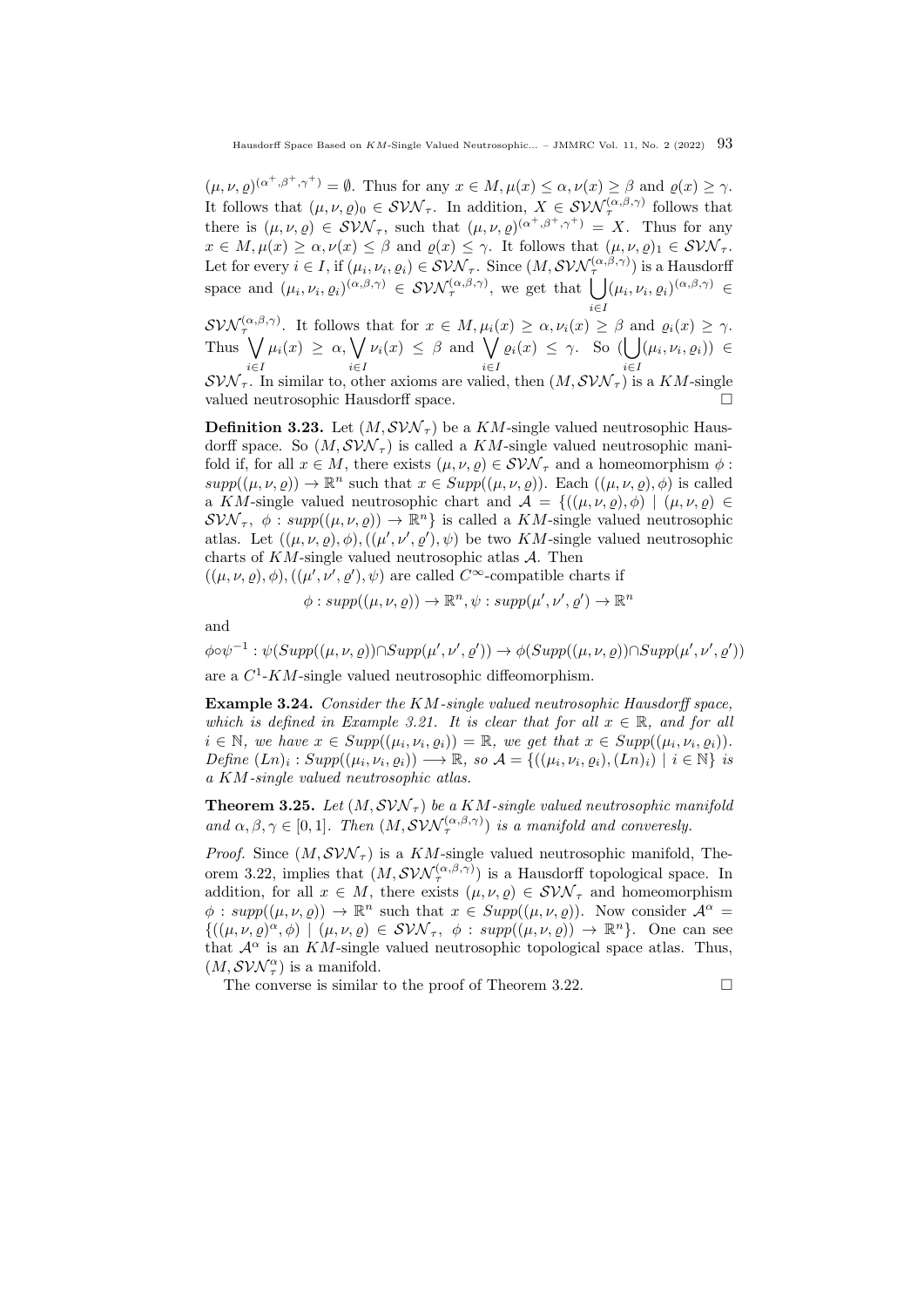94 M. Mollaei Arani

In the following, we want to extend two  $KM$ -single valued neutrosophic topological space to a larger class of KM-single valued neutrosophic topological spaces.

**Definition 3.26.** Let  $\mathcal{SVN}_{\tau}$  and  $\mathcal{SVN}_{\tau'}$  be  $KM$ -single valued neutrosophic topology on M and M', respectively. Define  $SVM_{\tau} \times SVM_{\tau'} = \{(\mu, \nu, \rho) \times$  $(\mu', \nu', \varrho') | (\mu, \nu, \varrho) \in \mathcal{SVM}_{\tau}, (\mu', \nu', \varrho') \in \mathcal{SVM}_{\tau'}\},$  where for all  $x, y \in M \times M'$ and  $((\mu, \nu, \varrho) \times (\mu', \nu', \varrho'))(x, y) = T_{min}((\mu, \nu, \varrho)(x), (\mu', \nu', \varrho')(y)).$ 

Example 3.27. Consider the KM-single valued neutrosophic topological space  $(M, SVM<sub>\tau</sub>)$  in Example [3.19.](#page-8-0) Then  $SVM_{\tau} \times SVM_{\tau'} = \{(\mu, \nu, \varrho) \times (\mu', \nu', \varrho') \mid (\mu, \nu, \varrho) \in SVM_{\tau}, (\mu', \nu', \varrho') \in$  $\mathcal{S} \mathcal{V} \mathcal{N}_{\tau'}$ , where for all  $x, y \in M \times M'$  and  $((\mu, \nu, \varrho) \times (\mu', \nu', \varrho'))(x, y) =$  $T_{min}((\frac{i}{i+x^2}, 1-\frac{i^3}{i^3+1})$  $\frac{i^3}{i^3 + \sqrt{x}}, 1 - \frac{i^2}{i^2 + \sqrt{x}}$  $\frac{i^2}{i^2+e^x}(x), \left(\frac{i^2}{i^2+e^x}\right)$  $\frac{i^2}{i^2+x^2}$ ,  $1-\frac{i^6}{i^6+1}$  $\frac{i^6}{i^6 + \sqrt{x}}, 1 - \frac{i^4}{i^4 + \sqrt{x}}$  $\frac{c}{i^4 + e^x}(y)).$ 

**Theorem 3.28.** Let  $(M, SVM_{\tau})$  and  $(M', SVN_{\tau'})$  be KM-single valued neutrosophic topological spaces. Then  $(M \times M', SVM_{\tau} \times SVM_{\tau'})$  is a KM-single valued neutrosophic topological space and conversely.

*Proof.* Since  $(\mu, \nu, \varrho)_0 \in \mathcal{SVN}_{\tau} \cap \mathcal{SVN}_{\tau'}$  for all  $(x, y) \in M \times M'$  we have

$$
((\mu, \nu, \varrho)_0 \times (\mu, \nu, \varrho)_0)(x, y) = T_{min}\{(\mu, \nu, \varrho)_0(x), (\mu, \nu, \varrho)_0(y)\} = 0,
$$

and so  $((\mu, \nu, \varrho)_0 \times (\mu, \nu, \varrho)_0) \in \mathcal{SVM}_{\tau} \times \mathcal{SVM}_{\tau'}$ . In addition,  $(\mu, \nu, \varrho)_1 \in$  $\mathcal{S} \mathcal{VN}_\tau \cap \mathcal{S} \mathcal{VN}_{\tau'}$ , implies that

$$
((\mu, \nu, \varrho)_1 \times (\mu, \nu, \varrho)_1)(x, y) = T_{pr}\{(\mu, \nu, \varrho)_1(x), (\mu, \nu, \varrho)_1(y)\} = 1
$$

and so  $(\mu, \nu, \varrho)_1 \times (\mu, \nu, \varrho)_1 \in \mathcal{SVN}_{\tau} \times \mathcal{SVN}_{\tau'}$ . Let  $\{(\mu_i, \nu_i, \varrho_i)\}_{i \in I}$  and  $\{(\mu'_j, \nu'_j, \varrho'_j)\}_{j \in J}$  be two families of KM-single valued neutrosophictopologies on  $\tilde{M}$  and  $M'$ , respectively. Then

$$
\begin{aligned}\n&\big(\bigcup_{i\in I,j\in J} ((\mu_i,\nu_i,\varrho_i)\times(\mu'_j,\nu'_j,\varrho'_j))\big)(x,y) \\
&= \big(\bigvee_{i\in I,j\in J} ((\mu_i,\nu_i,\varrho_i)\times(\mu'_j,\nu'_j,\varrho'_j))\big)(x,y) \\
&= \bigvee_{i\in I,j\in J} (T_{min}((\mu_i,\nu_i,\varrho_i)\times(\mu'_j,\nu'_j,\varrho'_j)))\n\end{aligned}
$$

implies that  $\vert \ \vert$  $i \in I, j \in J$  $((\mu_i, \nu_i, \varrho_i) \times (\mu'_j, \nu'_j, \varrho'_j)) \in \mathcal{SVN}_{\tau} \times \mathcal{SVN}_{\tau'}.$ Let  $\{(\mu_i, \nu_i, \varrho_i)\}_{i=1}^n$  and  $\{(\mu'_j, \nu'_j, \varrho'_j)\}_{j=1}^m$  be two families of KM-single valued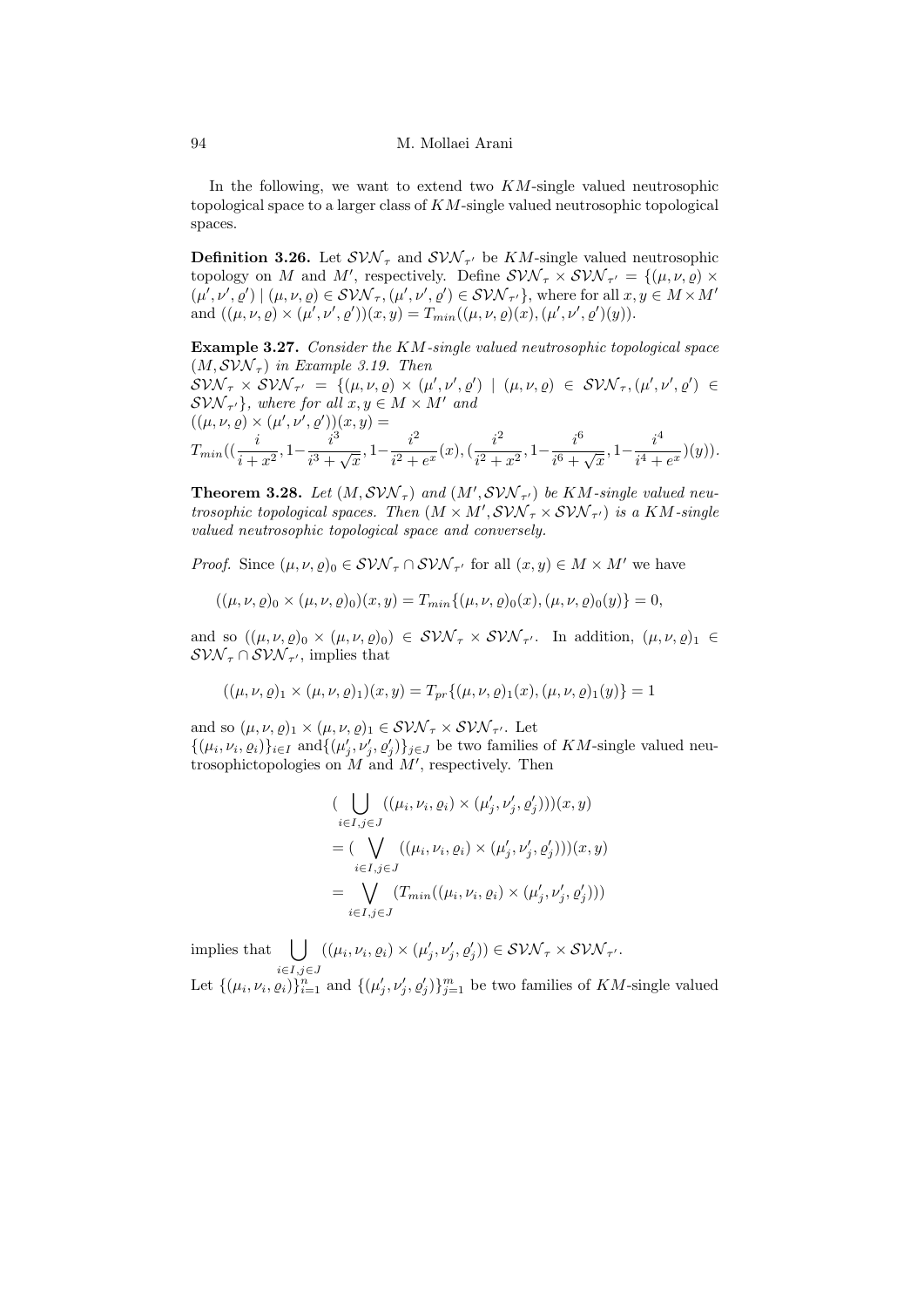neutrosophictopologies on  $M$  and  $M'$ , respectively. Then

$$
\bigcap_{i=1,j=1}^{n,m} ((\mu_i, \nu_i, \varrho_i) \times (\mu'_j, \nu'_j, \varrho'_j)))(x, y) = (\bigvee_{i=1,j=1}^{n,m} ((\mu_i, \nu_i, \varrho_i) \times (\mu'_j, \nu'_j, \varrho'_j)))(x, y)
$$
\n
$$
= \bigvee_{i=1,j=1}^{n,m} (T_{min}((\mu_i, \nu_i, \varrho_i), (\mu'_j, \nu'_j, \varrho'_j)))
$$

implies that n,m $\cap$  $i=1,j=1$  $((\mu_i, \nu_i, \varrho_i) \times (\mu'_j, \nu'_j, \varrho'_j)) \in \mathcal{SVM}_{\tau} \times \mathcal{SVM}_{\tau'}$ . Thus  $(M \times$ 

 $M', SVM_{\tau} \times SVM_{\tau'}$  is a KM-single valued neutrosophic topological space. The Converese of Theorem is similar to.

#### 4. Conclusion

The current paper has introduced a novel concept of KM-single valued neutrosophic topological space. Indeed it has presented a new generalization of fuzzy topological space. This work extended and obtained some properties by valued cuts based on the KM-single valued neutrosophic topological space. We hope that these results are helpful for further studies in geometry theory. In our future studies, we hope to obtain more results regarding to hypergeometry theory as a generalization of geometry theory based on fuzzy subset and its generalization and obtain some results in this regard to husdorf spaces and their applications.

## Compliance with ethical standards

Conflict of interest The authors declare that they have no conflict of interest.

#### 5. Aknowledgement

We would like to thank the reviewers for their thoughtful comments and efforts towards improving our manuscript.

## References

- <span id="page-12-3"></span>[1] M. Ferraro, D. Foster, Differentiation of Fuzzy Continuous Mappings on Fuzzy Topological Vector Spaces, Journal of Mathematical Analysis and Applications, 121 (1987), 589-601.
- <span id="page-12-0"></span>[2] V. Gregori, S. Morillas, A. Sapena, Examples of fuzzy metrics and applications, Fuzzy Sets and Systems, 170 (2011), 95–111.
- <span id="page-12-5"></span>[3] M. J. Lee, Introduction to Smooth Manifolds, Springer Science, New York, 2003.
- <span id="page-12-2"></span>[4] M. Hirsch, Differential Topology, Springer, New York, 6th edition, 1997.
- <span id="page-12-4"></span>[5] K. Katsara and D. B. Liu, Fuzzy vector space and fuzzy topological vector spaces, J. Math. Anal. Appl., 58 (1977), 135-146.
- <span id="page-12-1"></span>[6] O. Kaleva and S. Seikkala, On Fuzzy Metric Spaces, Fuzzy Sets and Systems, 12 (1984), 215–229.